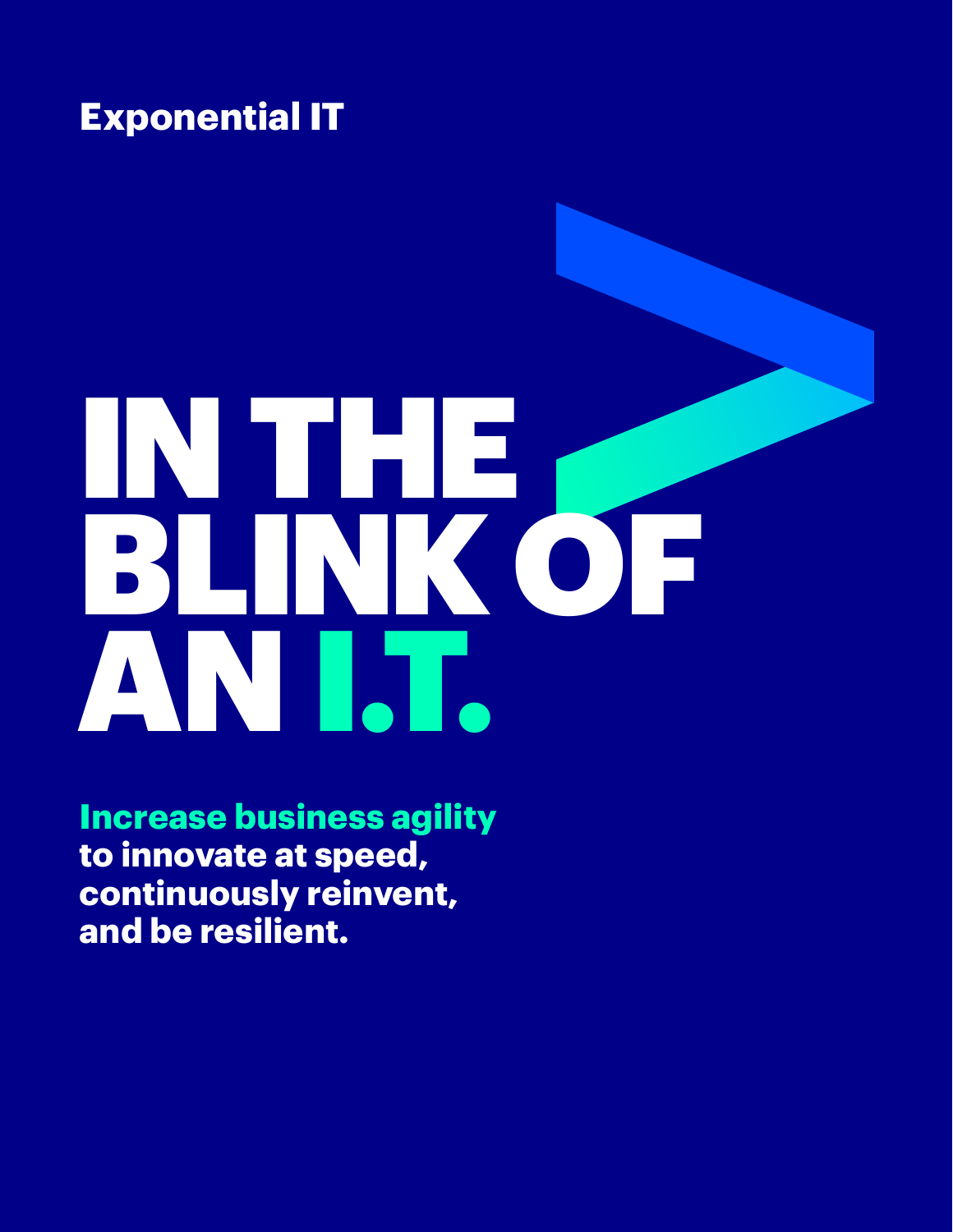### THE PATH TO EXPONENTIAL IT

**What if IT systems were agile enough to ride every technological wave? What if those systems could help launch new products and services quickly, improve processes, and execute new strategies? And, what if they could do that repeatedly?**

That is the promise of what Accenture calls Exponential IT—a scalable, flexible, and resilient approach to IT that underpins companies like Uber, Airbnb, and Netflix—where technology and business strategy combine to drive industry-leading innovation at unparalleled speed.

Exponential IT is how companies can respond quickly to immediate business needs while continuously evolving for the future. Our process employs new and leading-edge approaches to reshape systems that support the rapid launch of new products and services, while exploiting existing IT investments.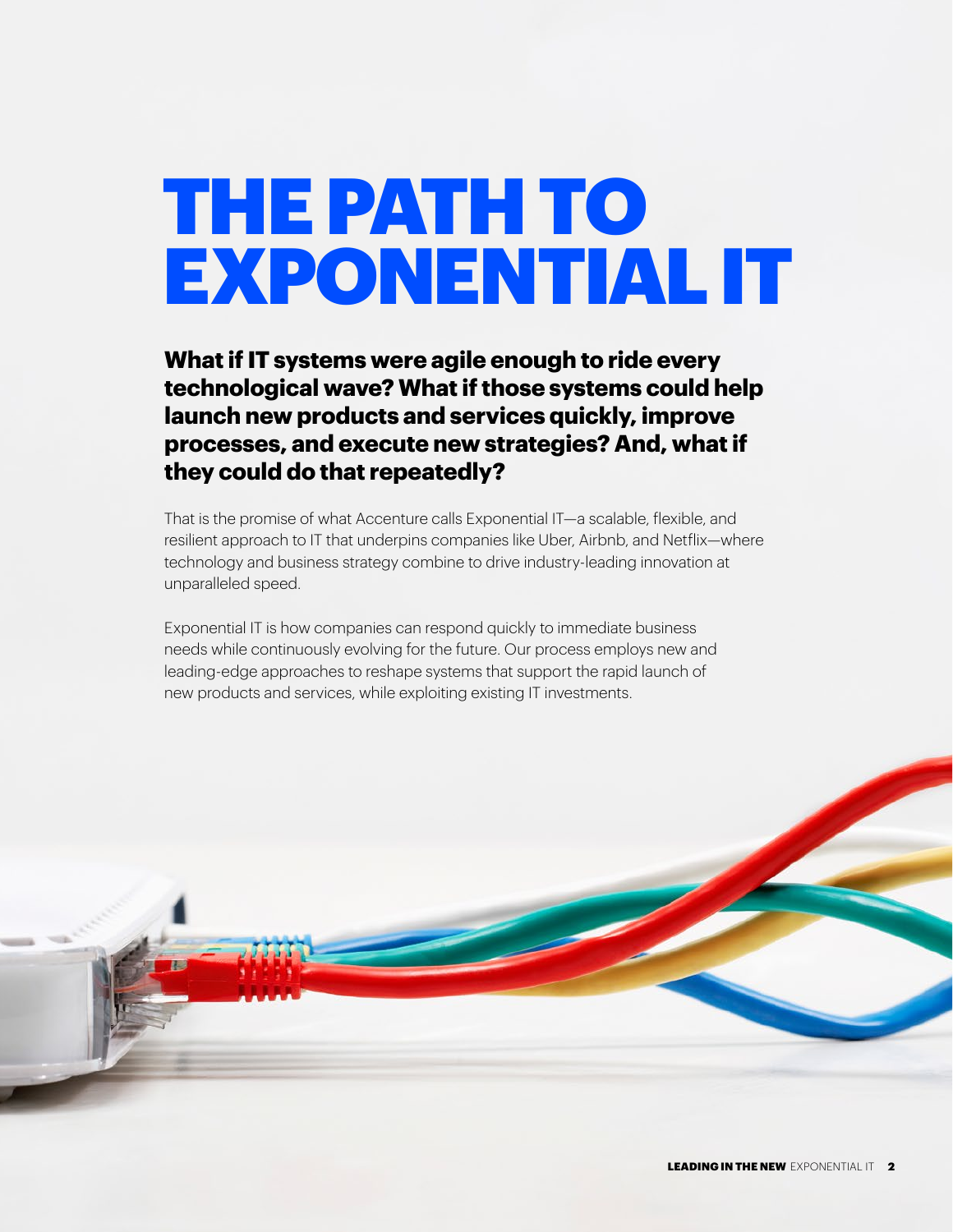# THE BURNING PLATFORM

### **Why increasing IT agility matters**

To achieve the ultimate state of Exponential IT, companies must increase their IT agility—the ability to use new and existing technologies to meet rapidly changing business demands, capitalize on up-and-coming market opportunities, forge new revenue streams, weather macroeconomic changes, and find cost savings. This means mastering leading-edge technologies that enable business innovation at unprecedented levels. And they must do it better and faster than their competitors. There are three reasons this kind of agility is essential today:

#### **The nature of technology is changing.**

Everything about IT today—its speed, scalability and capabilities, and potential for innovation—is growing exponentially. New and emerging technologies have improved IT price and performance 2x, 5x or even 10x over previous generations. That increase enables rapid and more effective experimentation. With cloud computing, companies can scale these small experiments to tens and even hundreds of millions of customers. These exponential changes are why 62 percent of CEOs say technology is having a revolutionary impact on their company.

#### **The nature of innovation is changing because of technology.**

Today, market-share domination happens in "shark fin" bursts, where companies create new business models, products, and services rapidly (see Figure 1). To survive, companies must adopt the exponential technologies that create those shark fins. Three-quarters of C-level executives believe their organization's existence will be threatened if they fail to update their technology.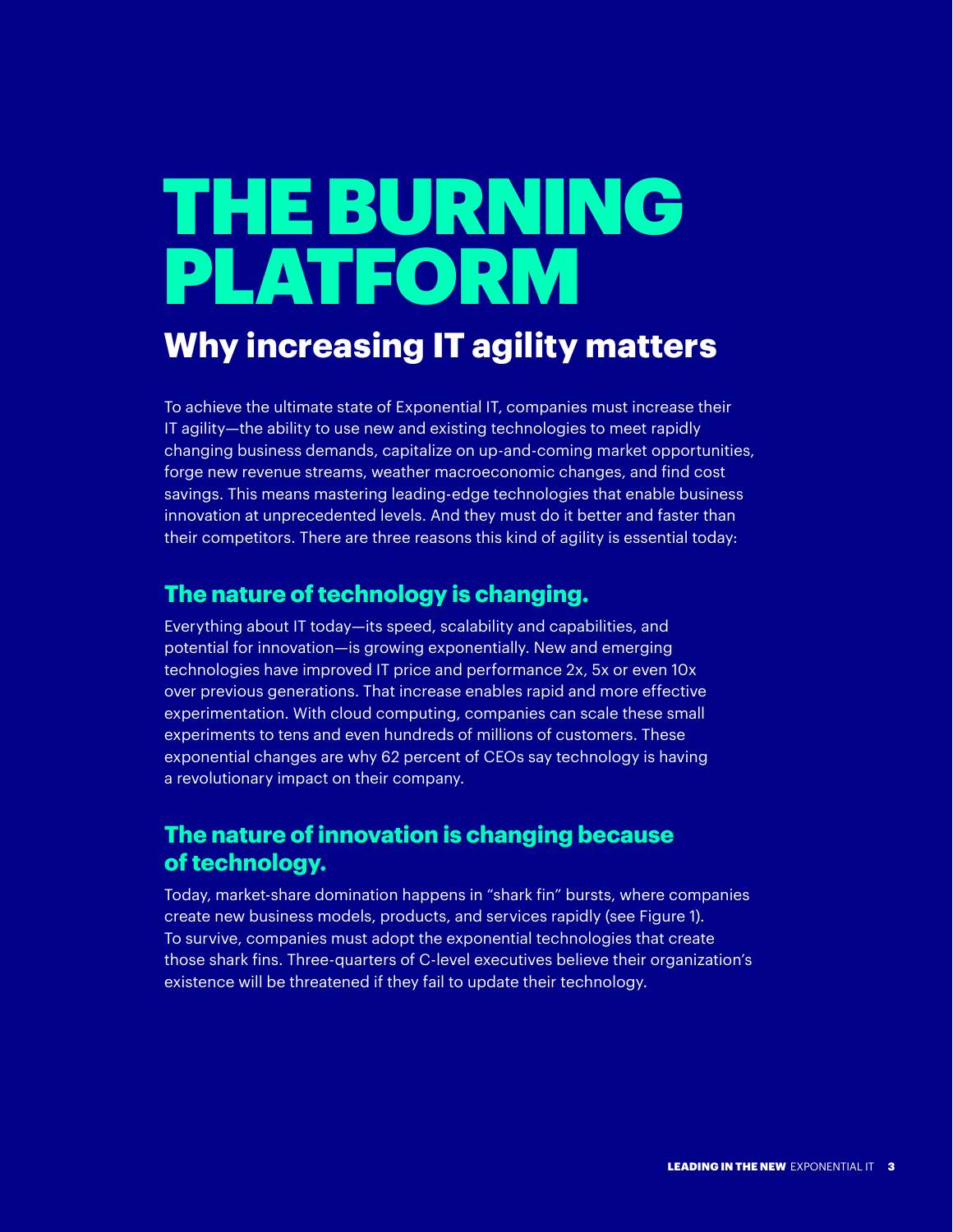#### **Innovation is the key to creating value, and IT agility is the key to innovation.**

Accenture economic analysis on *Fortune 500* companies found that IT agility is highly correlated with innovation; and that over the past five years, the most innovative companies have delivered 64 percent greater profit margin and 42 percent higher shareholder returns.

Figure 1

#### **The shark fin of technology adoption**

In the past, technology adoption happened in much the same way: Innovators and early adopters were in the vanguard, followed by a much larger group of mainstream customers and a small group of laggards. But, as Larry Downes and Accenture's Paul Nunes wrote in their book, "Big Bang Disruption", that bell curve has been replaced by the shark fin. First, an early adopter seizes on an innovator's new product or service. Soon, others follow. The adoption curve rises fast and high and peaks quickly. Then, suddenly, another shark fin burst. The innovator capitalizes on the next opportunity. (This is exactly how companies such as Airbnb built billion-dollar businesses seemingly overnight). Imagine this happening quickly, over and over again. That is the reality created today by the pace of technology innovation.

To survive in this new era, the authors argue in their article "Finding Your Company's Second Act" (*Harvard Business Review*, January-February 2018) that companies must relentlessly pursue second acts—short bursts of success, followed by ever-briefer windows of opportunity. How? With IT agility.

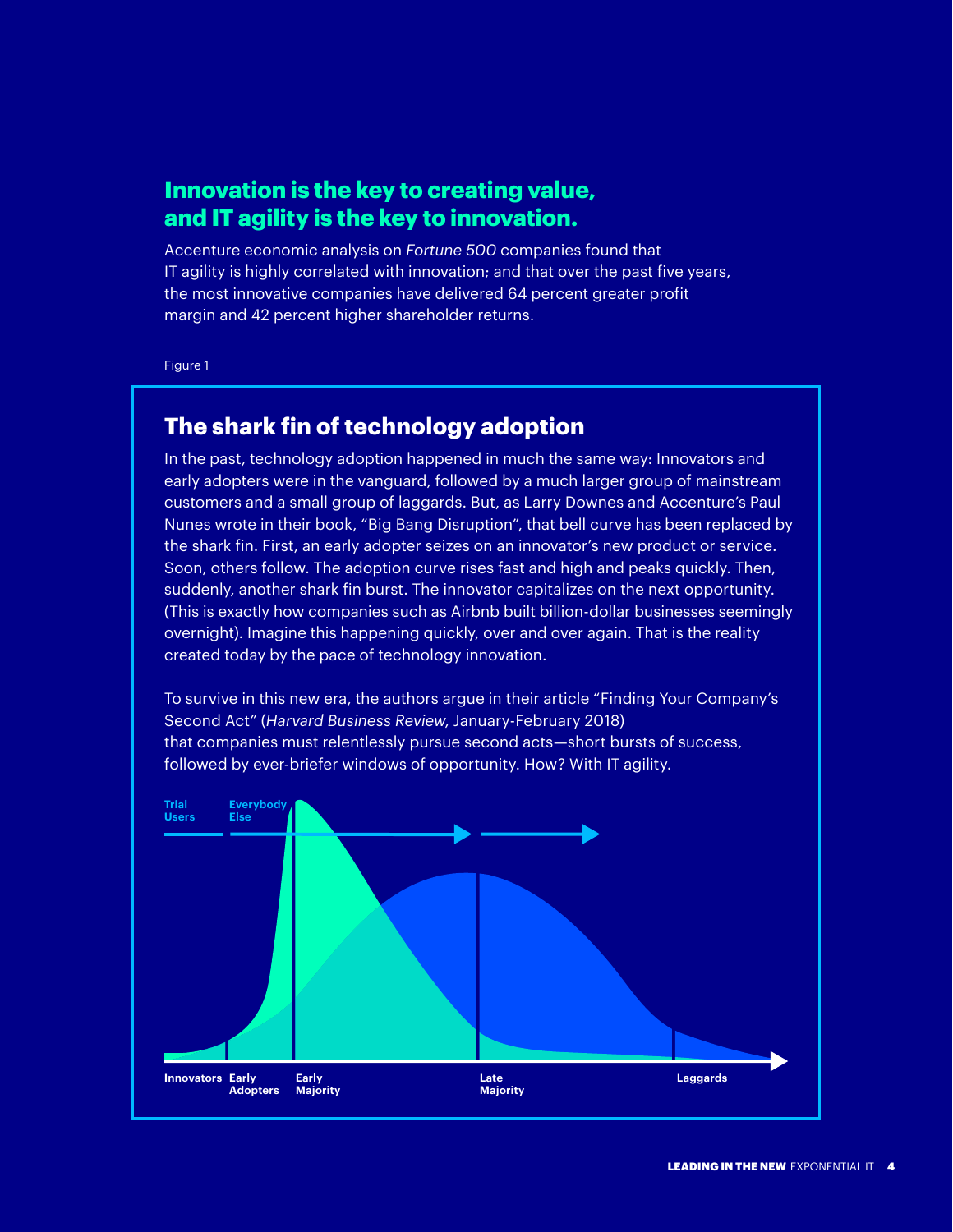### WHAT'S GETTING IN THE WAY **of reaching Exponential IT?**

To achieve the promise of Exponential IT, CEOs and CIOs of established companies need to address the technical debt challenge—how to evolve capabilities in an affordable way without business interruption and at a competitive pace. Some companies spend as much as 80 percent of their IT budget on running their existing footprint. High annual run costs and large amounts of sunk capital can seriously tie their hands when it comes to investing in innovation. Some are simply reluctant to move expensive, businesscritical legacy applications to the cloud. Many others find themselves with an IT architecture that does not meet today's business needs, through no fault of their own. And, along with their applications and architecture, they need to rotate their engineering processes and organization to new modern approaches.

According to our survey, C-suite executives say technical debt the cost to rework IT to ensure the business thrives—severely limits their IT function's ability to be innovative (70 percent), greatly limits their ability to migrate to new technologies (72 percent), and makes their IT function much less responsive to changes in the market (69 percent).

Yet, there is still tremendous value in legacy IT systems. After all, those systems keep operations humming, services available, and processes enabled. And they are brimming with valuable data—collected over the course of months, years, or even decades.

It is no wonder that 70 percent of the executives Accenture surveyed want to keep their core systems as long as possible —they are chock full of value. The challenge is how to strike the right balance.

**of executives surveyed**   $\mathbf{O}_{\mathbf{Q}}$ 

**say they want to keep their core systems as long as possible.**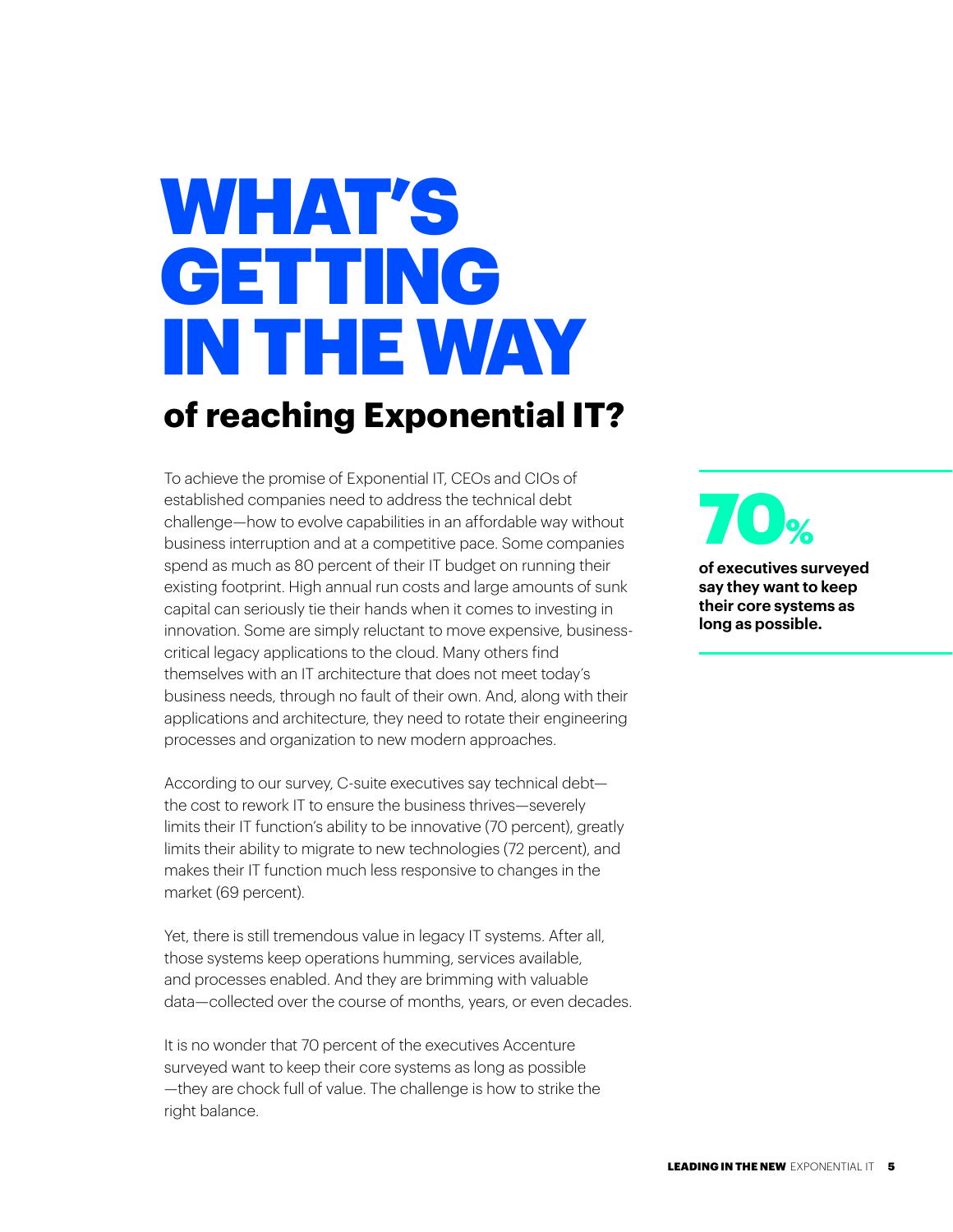# DECOUPLING DEFINED

### **The approach to Exponential IT**

For the past several years, Accenture has been working with clients to successfully master three application strategies which are essential to the Exponential IT journey: liquid, intelligent, and connected (see Accenture's view on the **[Future of Applications](https://www.accenture.com/futureofapplications)**).



**Liquid applications** are assembled leveraging reusable components and modular architectures, and enabled by modern engineering techniques and a cloud-first mindset.



**Intelligent applications** leverage the latest advances in artificial intelligence, machine learning and analytics to maximize the business value of data.



**Connected applications** provide the technical means for partners, suppliers and customers to interact with each other and the Internet of Things and to change the nature of these interactions with AR/VR.

#### **Begin the journey with digital decoupling**

Companies that pursue these strategies need answers to a range of questions: what to bring into the New and when; what to keep and modernize; how to transform talent; how to evolve processes, applications and architectures; and how to build, use, and deploy software.

To help clients define how to execute their transformation and when, Accenture advocates a digital decoupling approach that turns a major reinvention of the application portfolio and a transformation of the core components of the IT stack on which they are built into a series of manageable steps over the short and long term— eliminating technical debt and leveraging value in older systems in the process.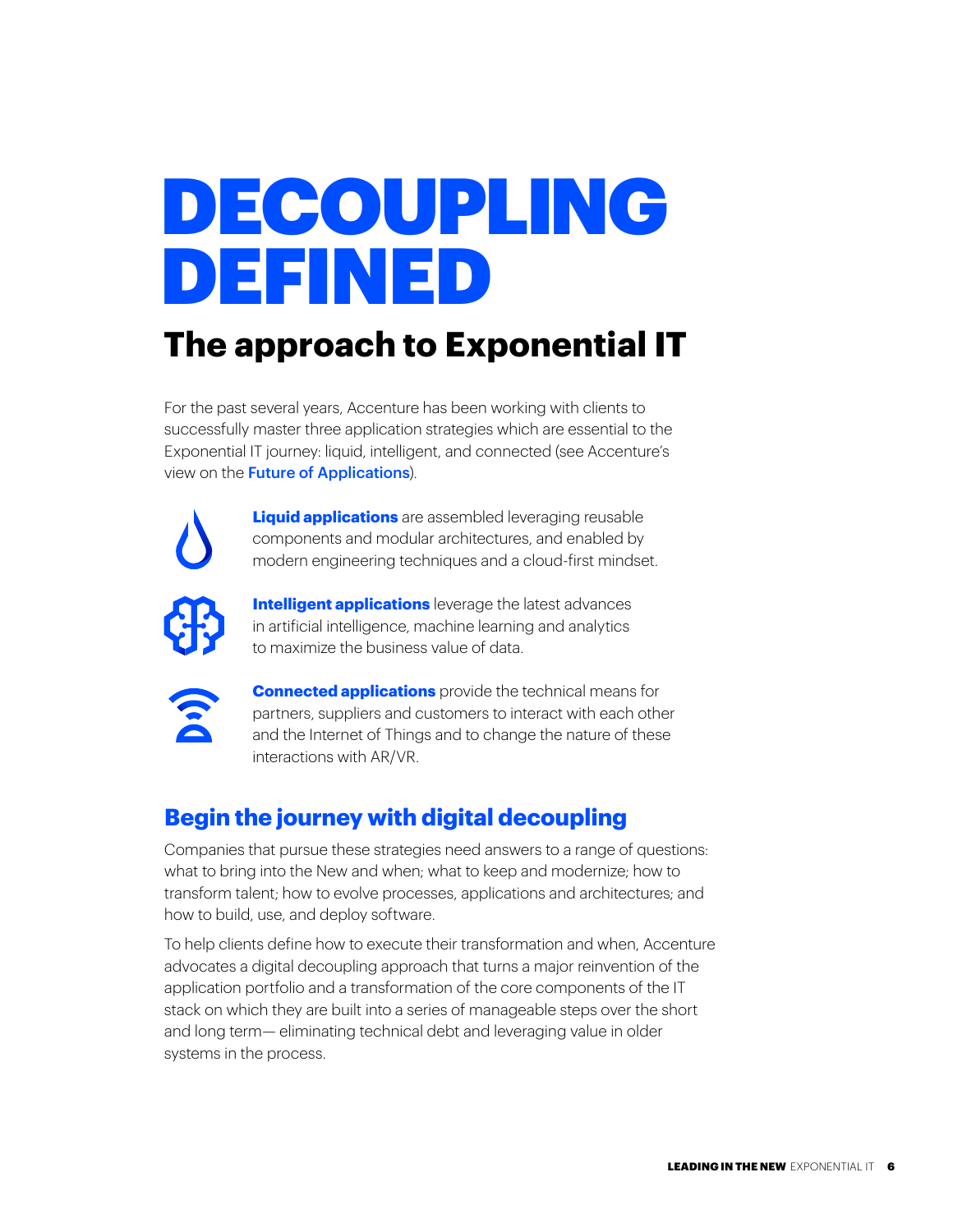# DECOUPLING FUNDAMENTALS

**How? For starters, by taking advantage of three fundamentals: new approaches to architectural design, modern engineering practices, and talent that evolves at the pace of technological change.**

#### **Architectural design**

In the past, a company's IT often kept everything together in big, monolithic systems. By adopting a digital architecture, they can approach building out systems with greater flexibility. Companies can shift to liquid applications by separating out and delivering those same business functions, using application programming interfaces (APIs), cloud-based service platforms, microservice architectures and real-time data lakes, leveraging essential parts of the core with greater agility. Moving away from monolithic design is one step to faster development, when adopted in tandem with modern engineering practices.



#### **Engineering practices**

The value of architectural change accelerates when companies also embrace newer ways of working that speed up development and delivery tied to agile approaches, DevOps, design thinking, automation, and data and analytics. This enables them to rapidly launch new applications and processes that were once hard to build and scale.



#### **Talent evolution**

A third element needed to support this massive shift is evolving talent. Companies need to upskill their people at greater speed and scale than ever. And they need to think ahead to ensure the talent is Exponential IT-ready. What's needed tomorrow are full-stack, multiskilled engineers who know infrastructure, development tools, languages and machine learning, and are business savvy. Companies should start planning for machines being part of their workforce and use them effectively to supplement people. They'll also need to create an environment where IT and business professionals at every level are incented to partner with one another.

**This is not just theoretical:** Using these approaches, Accenture has collaborated with over 100 large organizations across industries to help them overcome technical debt, execute their strategies, and make the organizational changes necessary for the long-term.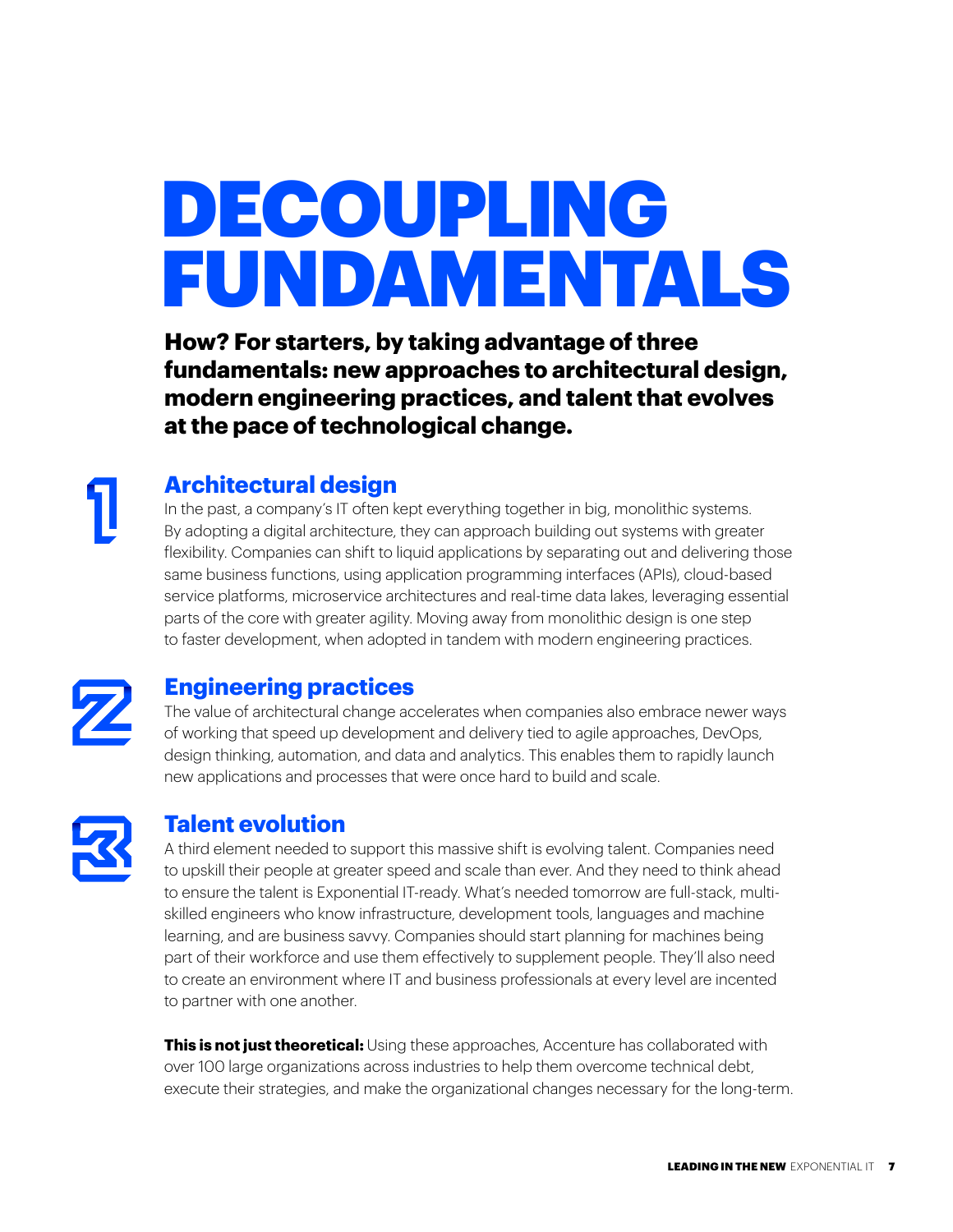# TAKING ACTION

#### **Short- and long-term decoupling actions on the journey to Exponential IT**

Historically, organizations have greeted major IT challenges by launching large-scale, multi-year transformation programs.

The only problem was, the new systems these create were often out of date before they even went live. Why? Business requirements and technologies change constantly. The following decoupling approaches offer an immediate workaround while setting companies on the right long-term path.

#### **In the short term, companies can increase their IT agility by:**

**• Decoupling data from legacy IT systems.** Companies can replicate data and move it to data lakes in real-time, glean insights from it using technologies such as machine learning, and make it available to customers. In its widely reported mission of becoming the Google of Wall Street, Goldman Sachs used this principle to create a new banking platform. That platform, Marquee, pulls data about transactions, markets, research, and e-mails instantly into a data lake and applies machine learning algorithms to derive insights and solutions. Putting a data lake at the center of your architecture allows you to untrap valuable data from legacy systems and gives all your applications access to a continuous stream of intelligence.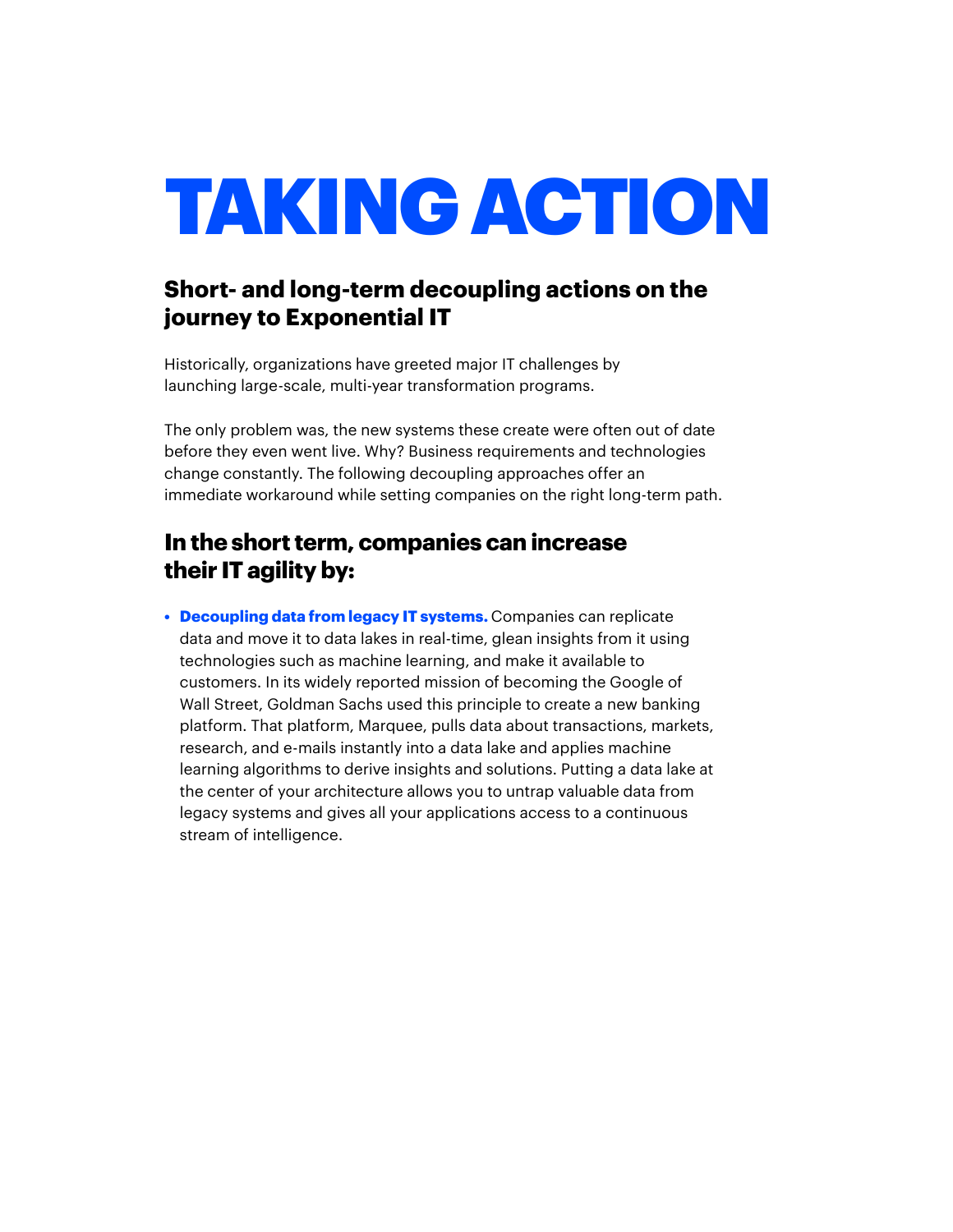**• Decoupling applications from the legacy infrastructure.**

This decoupling creates the flexibility to scale offerings and accommodate different application workloads. Such was the case with a leading insurance company. Accenture helped the company increase visibility and insight into end-to-end operations, launch new products faster to outperform its competition as well as reduce application management costs. We created a roadmap to move to Cloud PaaS and infused automation across the application lifecycle. In addition, we institutionalized end-to-end crossfunctional Agile product teams and implemented DevOps for 1200+ applications across multiple lines of business. The company can now roll out new products in half the time it used to take while realizing reductions in run cost and incident volume by 60% each. Most importantly, they've realized a 350% increase in incremental auto policy sales.

#### **For the long term, companies can start on a path to Exponential IT by:**

**• Decoupling tightly integrated systems into loosely coupled systems.** Companies can layer and modularize systems using APIs, microservices and containers, while continuing to decouple data and infrastructure. In doing so, they use service decomposition to break apart dependencies that make systems vulnerable and create rigidity, yet still combine functions when they belong together. For example, companies can merge systems that contain pricing logic and sales data to drive value and efficiency or break apart a monolithic enterprise resourceplanning system that is used by too many unrelated departments to differentiate where needed. In this future, applications are more "assembled" than built, a shift from traditional approaches.



**Increase in incremental auto policy sales realized after a leading insurance company moved to cloud and embraced modern engineering.**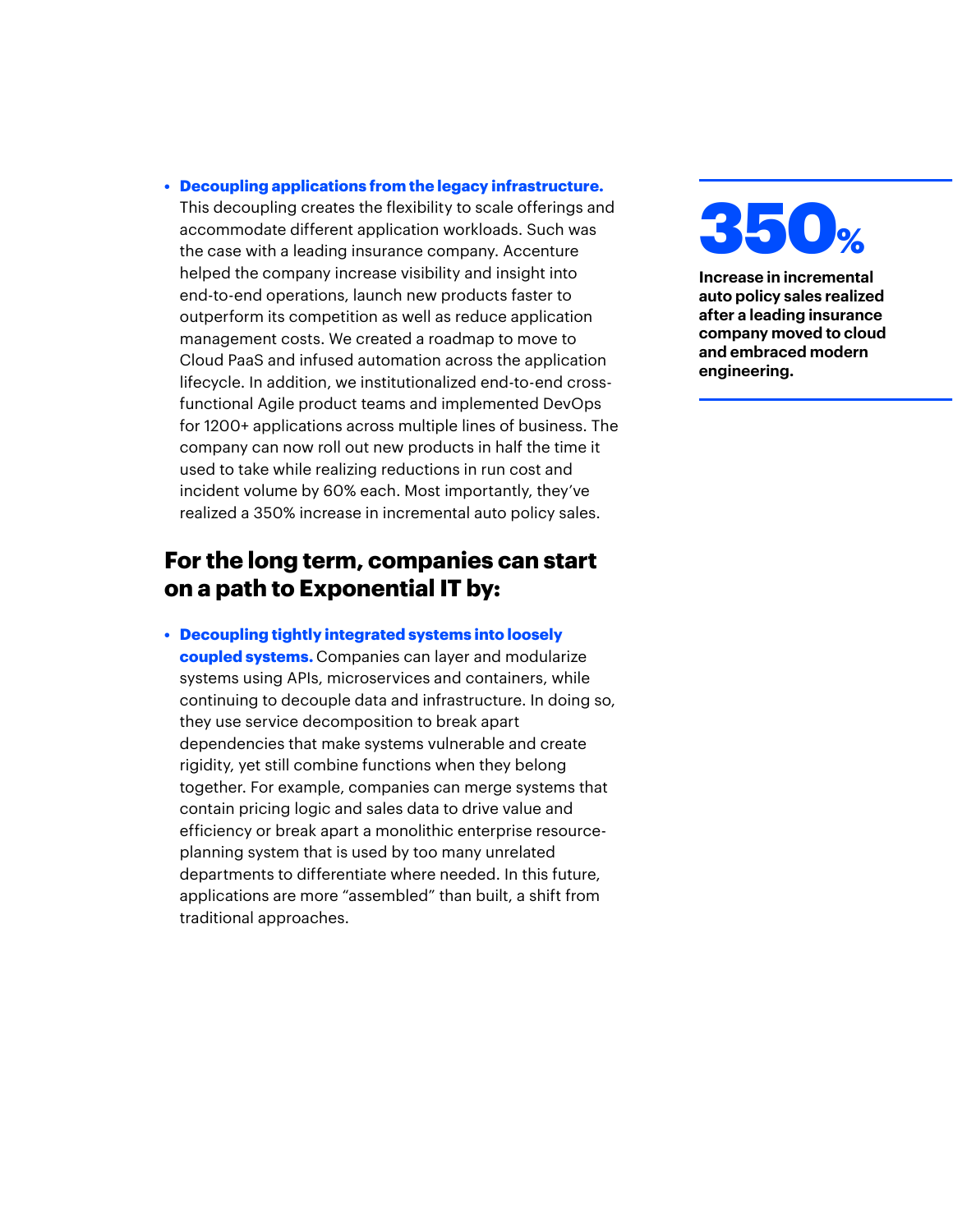- **Decoupling organizations from traditional departmental structures and measures.** Companies can focus on metrics that track business outcomes, rather than metrics that just track IT performance. This enables executives to create the right incentive structures. By reorganizing staff into cross-functional teams of specialists that mirror the decoupled systems, organizations can position themselves to meet those key performance indicators (KPIs). For example, a team of data scientists, pricing specialists, and developers can be assigned to create differentiating priceoptimization systems together. For a non-differentiating area, the organization could have just one team that maintains similar systems in different lines of businesses. Line and IT executives partner together to develop strategy and operationalize it.
- **Decoupling investments from individual projects.** Companies can invest continually in evolving and improving systems rather than on one-off projects, making spending predictable and preventing technical debt. Spending on so-called maintenance and upgrades is treated as ongoing investments to ensure IT agility, not diversions that siphon money from projects.

**• Decoupling essential differentiation from unnecessary differentiation.** Companies need to identify when and where they would benefit from strategic differentiation, as well as when systems will not. They can use commercial, off-the-shelf systems for non-differentiated activities and avoid needless customization and duplication—that saves money and avoids technical debt.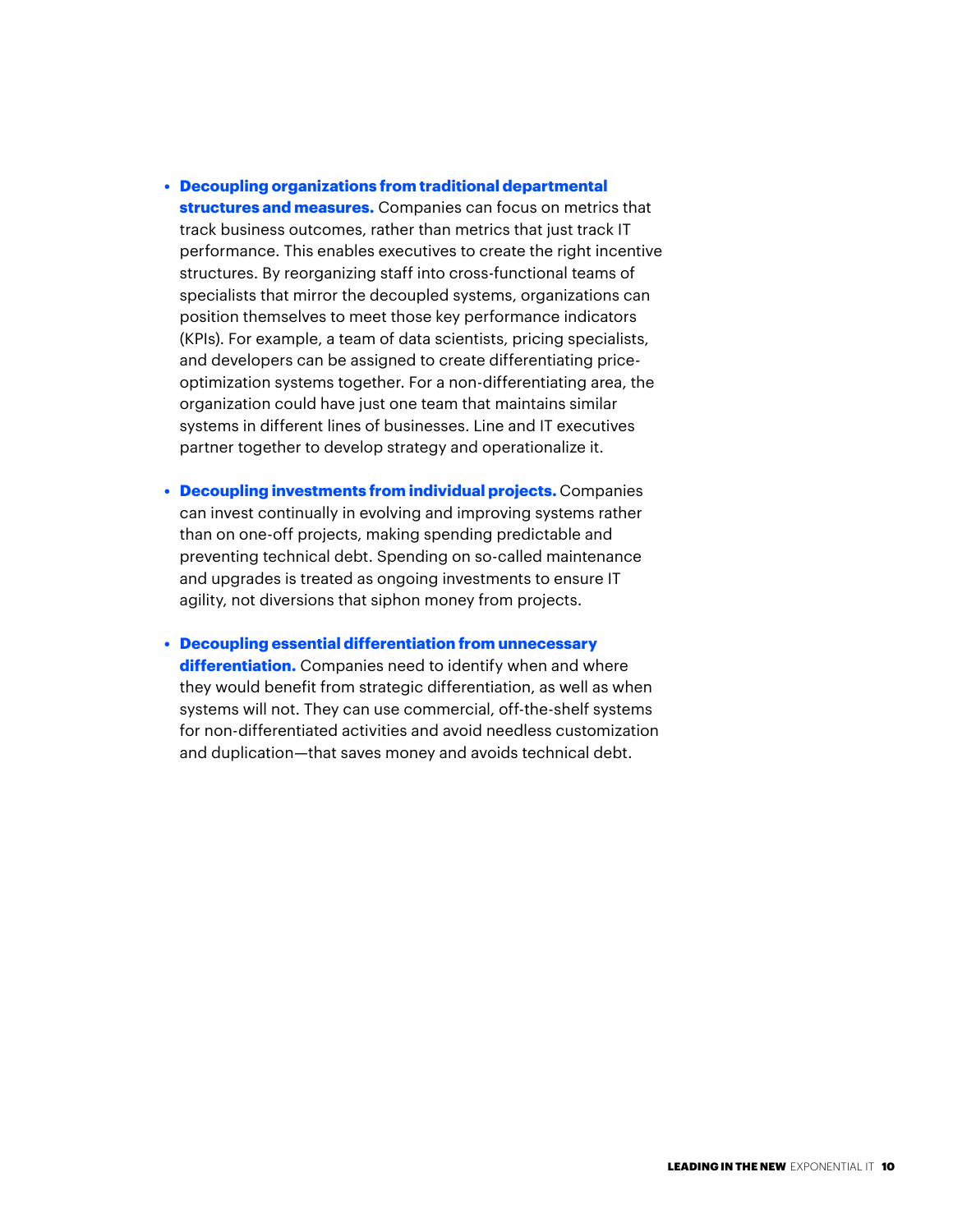# THE FUTURE **OF SYSTEMS**

### **Looking ahead**

**The steps that companies take now on their Exponential IT journey will prepare them for a future where technological and business change is the only constant.**

Accenture predicts that the nature of systems will continue to evolve—transformed by AI and profoundly different human interfaces, altering how companies conduct business. This future of systems will be defined by three characteristics:

- **• Boundaryless:** Applications are evolving into systems, blurring the boundaries of the conventional IT stack. The distinct layers of infrastructure, data, applications, and architectures are giving way to more componentized, decentralized and therefore boundaryless systems that increasingly reach beyond the four walls of the enterprise.
- **• Adaptable:** Adaptable systems use data and intelligence to minimize the friction that hinders business growth by fostering flexible, trusted decision making. At the heart of these systems is a cooperative, transparent partnership between humans and machines.
- **• Radically Human:** Radically human systems talk, listen, see, and understand the way we do. As interfaces "disappear"—through the adoption of voice recognition, smart hardware, and visualization tools—systems can finally be designed for people, rather than expecting people to adapt to systems.

These changes underscore why Exponential IT must be a way of life, not just an endpoint. Systems built today will be disrupted tomorrow. Companies simply cannot expect static investments to continue returning value. Being mindful of how the future of systems and, consequently, future of IT itself is evolving will help companies successfully ride new technological waves and sustain business agility.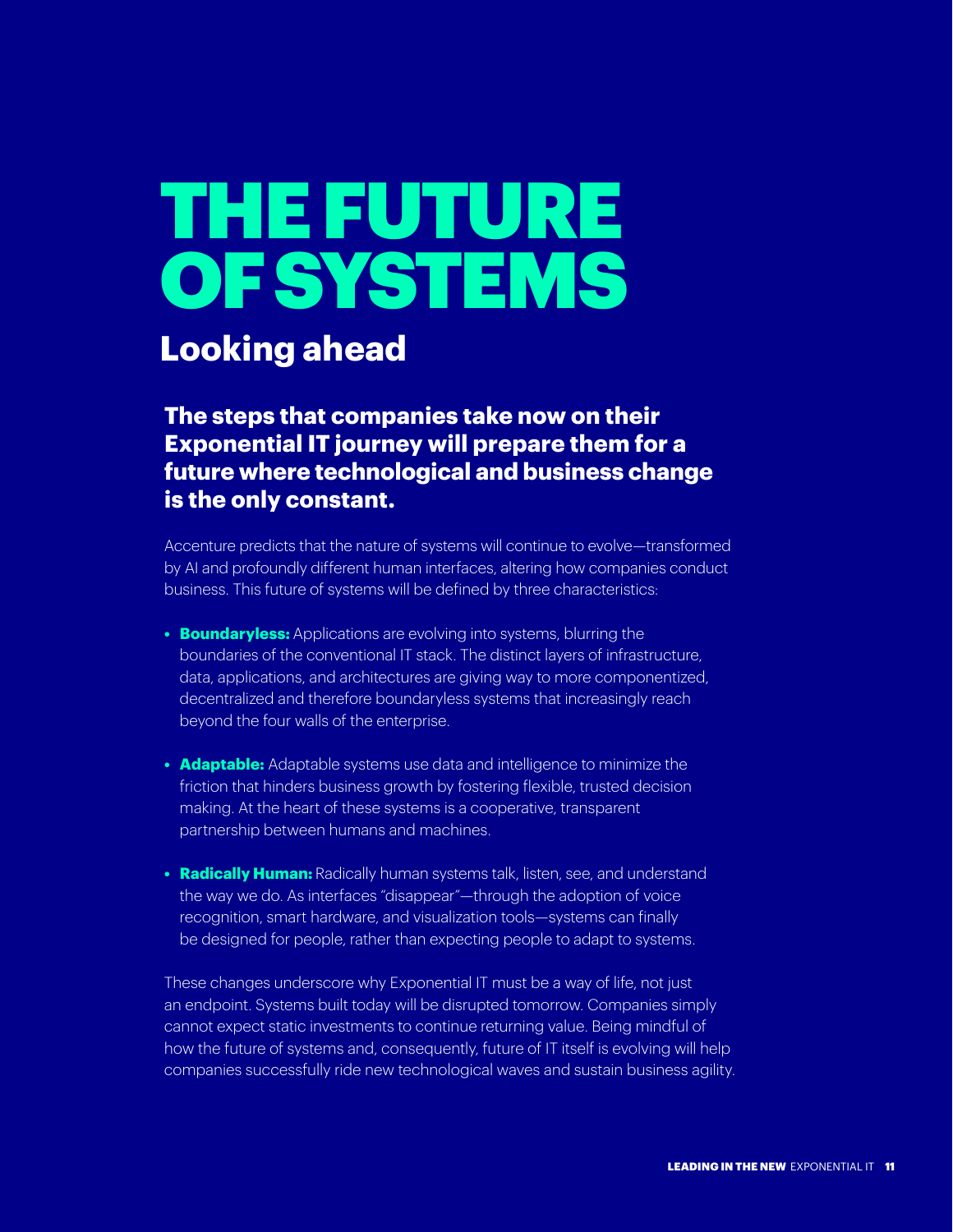### EXPONENTIAL STARTS NOW

#### **Each company's Exponential IT journey is unique, tailor-made for its strategic vision and current state.**

But the goal is the same: to increase IT agility in the short term, and evolve the core to a state of world-class IT agility in the long term. This will prepare an organization's technology and people to create industryleading innovation at a shark fin pace without technical constraints.

There is no finish line in the journey to Exponential IT. The finish line always moves as technology changes. Exponential IT is a means, not an end. Companies who start now on their transformation will increase their business agility with a scalable, flexible, and resilient approach to IT.